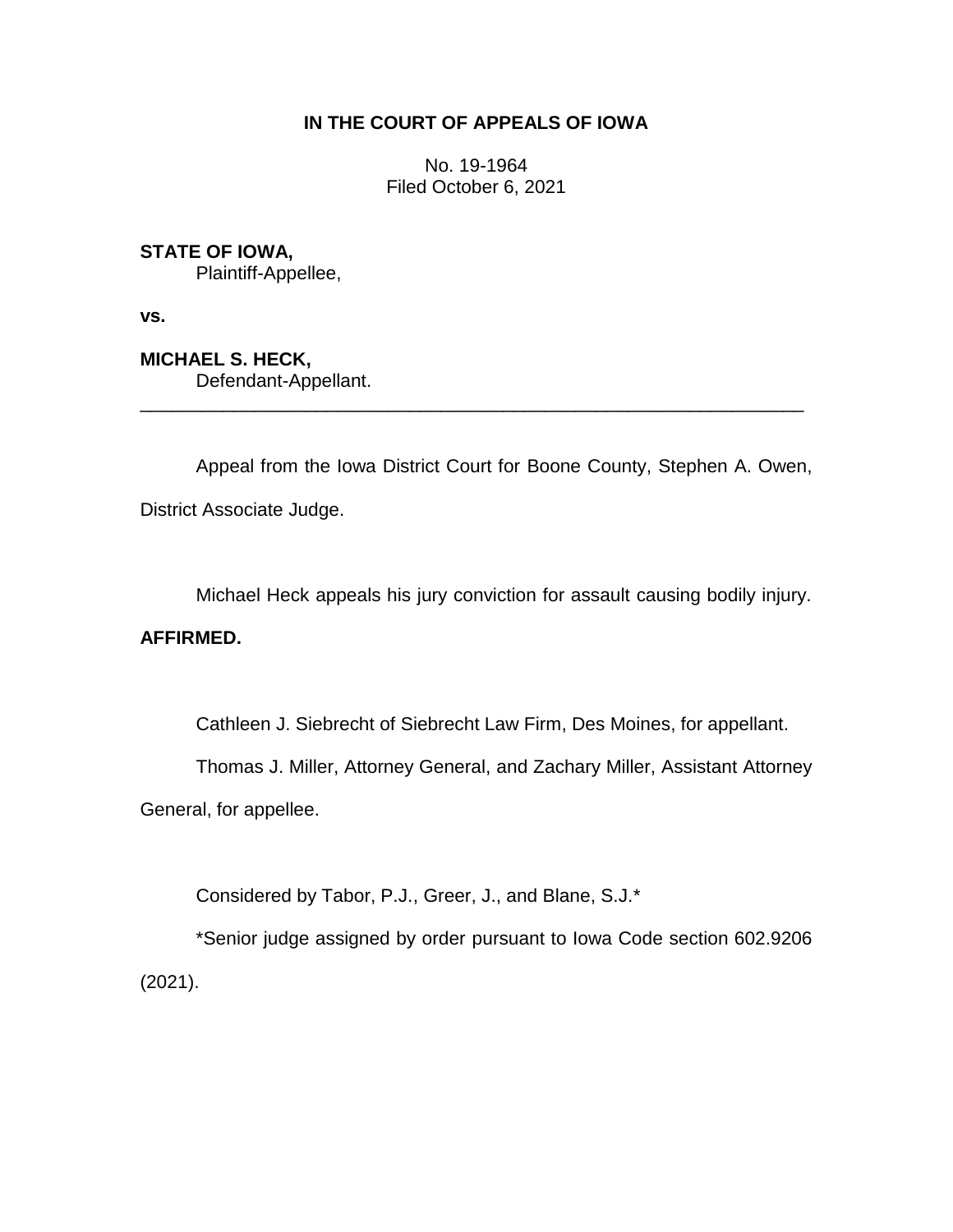#### **BLANE, Senior Judge.**

In October 2019, a jury found Michael Shawn Heck guilty of assault causing bodily injury. He appeals, arguing substantial evidence does not support the conviction and his attorney was ineffective in failing to object to a jury instruction. Because we find substantial evidence supports the verdict and we are without authority to hear the ineffective-assistance-of-counsel claim, we affirm.

## **I. Facts and Background Proceedings**

Heck and his girlfriend L.M. lived with their son S.H. in an apartment in Boone. L.M.'s brother, Jacob, lived with his girlfriend, Heather, a short distance away in the same apartment complex. Heck and L.M. arranged for Jacob and Heather to babysit S.H. while they went on a date.

Around 3:00 a.m., L.M. called Jacob requesting he come and pick her up because she and Heck had been in an argument. Jacob picked up L.M. and brought her back to his apartment. Later, Heck showed up, an argument ensued, and Heck punched Jacob in the face, breaking his nose. Heather called the police, but Heck left before they arrived. Heck was charged with domestic abuse assault against L.M. and assault causing bodily injury against Jacob, in violation of Iowa Code sections 708.1(2) and 708.2(2) (2019), a serious misdemeanor.

At trial, Heck argued self-defense but he did not testify or present evidence. The jury found Heck not guilty of domestic abuse assault against L.M., but guilty of assault causing bodily injury against Jacob. The court sentenced Heck to one year in jail. Heck appeals.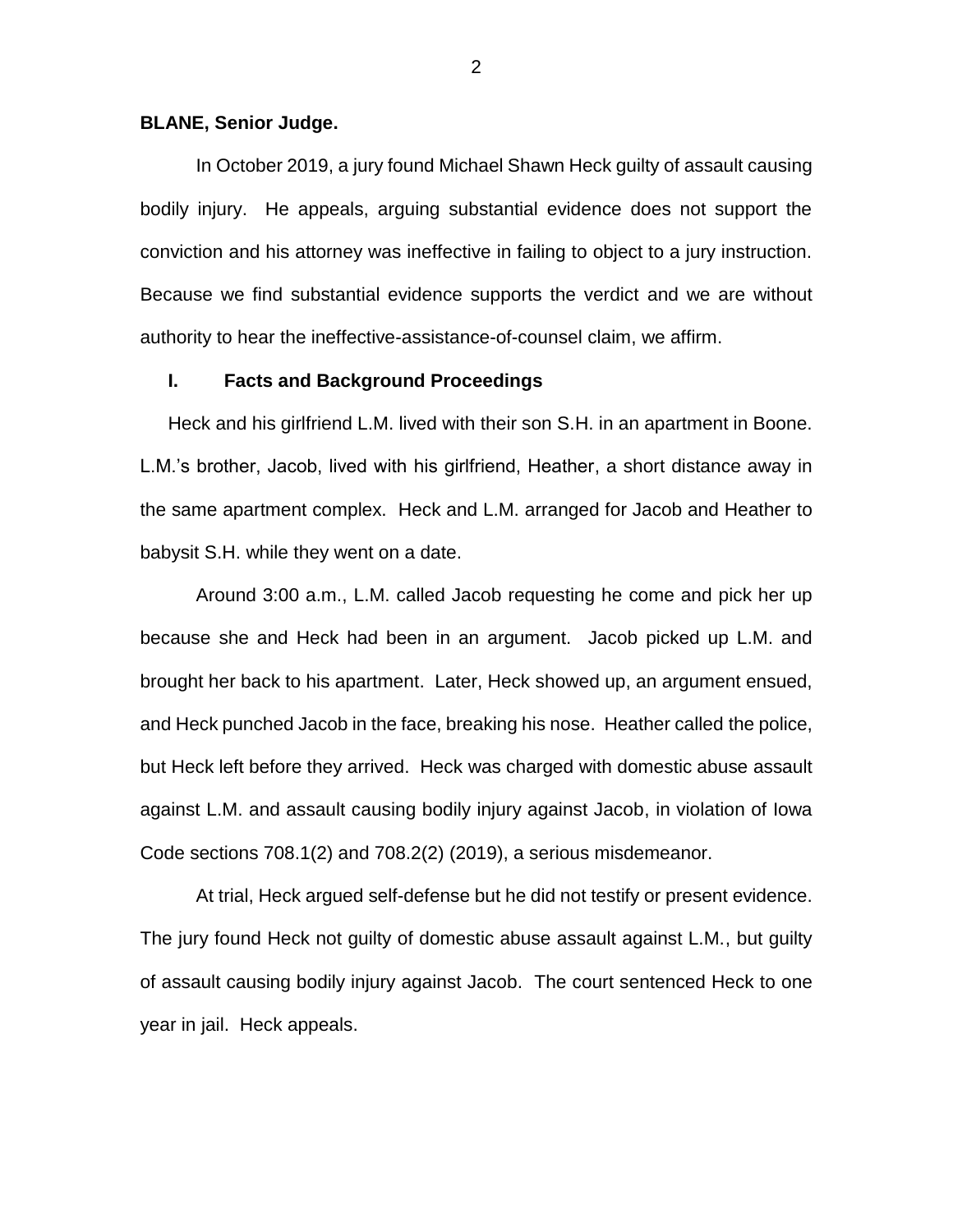#### **II. Scope and Standards of Review**

We review challenges to the sufficiency of the evidence for correction of errors at law. *State v. Donahue*, 957 N.W.2d 1, 7 (Iowa 2021). We uphold the verdict if it is supported by substantial evidence. *Id*. Evidence is substantial when it would convince a rational fact finder of the defendant's guilt beyond a reasonable doubt. *Id*. We view the evidence in the light most favorable to the State. *Id*. And we include all legitimate inferences and presumptions that may reasonably be deduced from the evidence. *Id.* We consider all the evidence in the record and not just the evidence supporting the finding of guilt. *State v. Robinson*, 859 N.W.2d 464, 467 (Iowa 2015).

#### **III. Analysis**

Heck argues the verdict should be overturned because there is a "lack of evidence, lack of information and cooperation from the witnesses, combined with Michael's right to defend himself and being justified in attempting to retrieve his child all raise questions beyond a reasonable doubt." The court instructed the jury on what the State had to prove to find Heck guilty:

The State must prove all of the following elements of . . . [a]ssault [c]ausing [b]odily [i]njury:

1. . . . [Heck] either did an act which was meant to:

. . . . d. cause pain or injury to the victim; and/or

e. result in physical contact which was insulting or offensive to the victim; and/or

f. place the victim in fear of immediate physical contact which would have been painful, injurious, insulting or offensive.

2. [Heck] had the apparent ability to do the act.

3. [Heck's] act caused a bodily injury to Jacob . . . .

3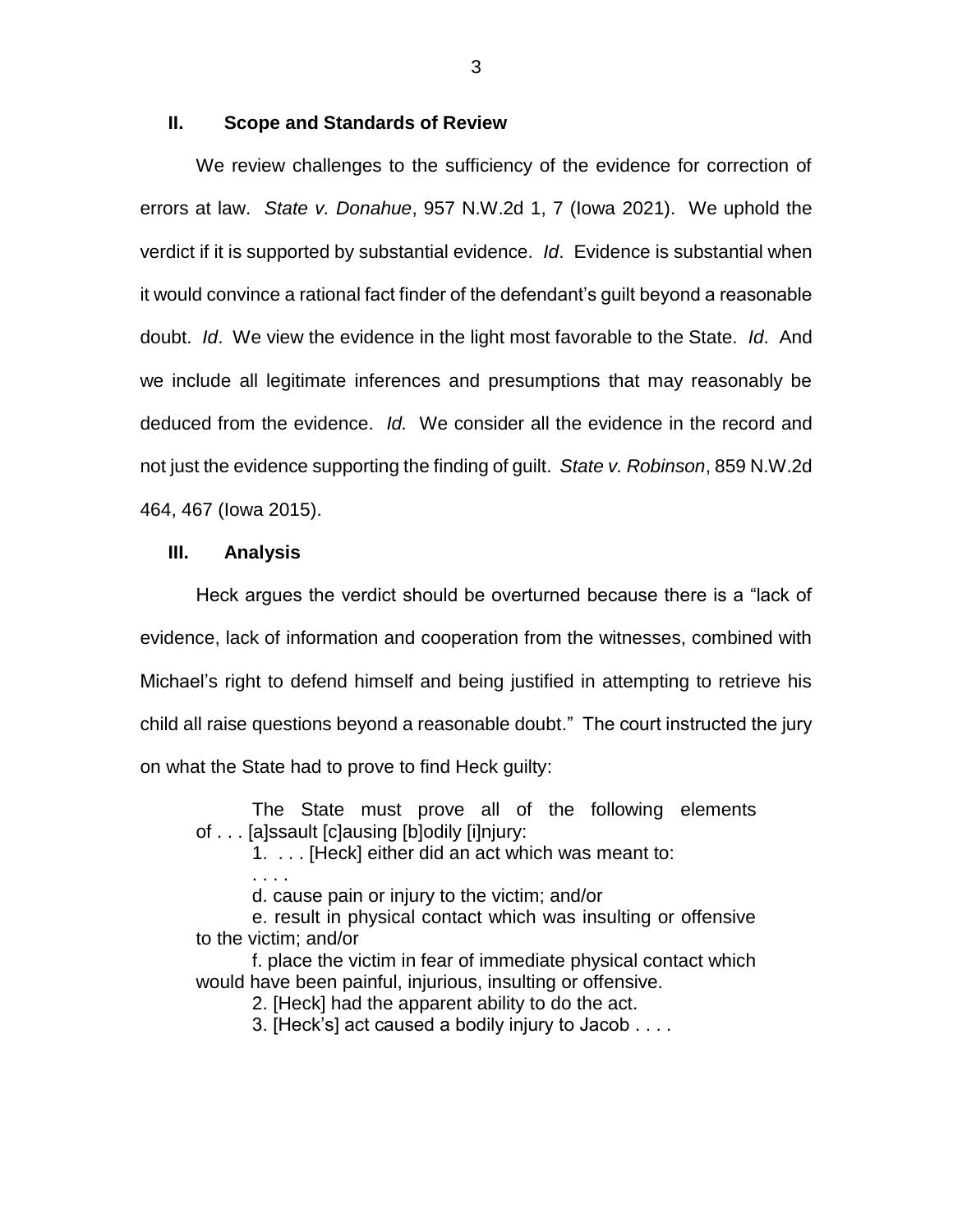The jury instructions also defined "bodily injury" as "physical pain, illness or any impairment of physical condition." On Heck's defense of justification, the court instructed the jury:

A person is justified in using reasonable force if he believes the force is necessary to defend himself from any imminent use of unlawful force.

If the state has proved any one of following elements, [Heck] was not justified:

1. [Heck] started or continued the incident that resulted in injury. . . .

Both Jacob and Heather testified at trial. Jacob testified he and Heather were at their home with L.M. and heard a loud noise, which was Heck knocking on the front door. Heather testified Heck was saying, "Open the door. I want my son." Jacob went to the front door but stopped and sat on the stairs inside the residence. Even though Jacob told her not to, L.M. opened the door. Heck and L.M. started arguing. Heather testified Heck "wanted [S.H.]" and was angry and aggressive. L.M. told Heck to go home, and he "[k]ind of just moved her aside and said, "no, I'm here to pick up [S.H.]"

After L.M. "got pushed," the fight "escalat[ed]." Jacob estimated the argument between Heck and L.M. became physical within thirty seconds. Jacob, still seated on the stairs, told Heck "I think [you] should go before the law gets involved." Heck came inside the residence and asked if Jacob was going to call the cops. Jacob said no, and Heck threatened to "beat [Jacob's] ass." Then, according to Jacob, "[h]e just started hitting me." Jacob estimated Heck hit him in the face with both fists around fifteen times. Heather saw Heck hit Jacob at least twice in the face before she ran back to the kitchen and called the police.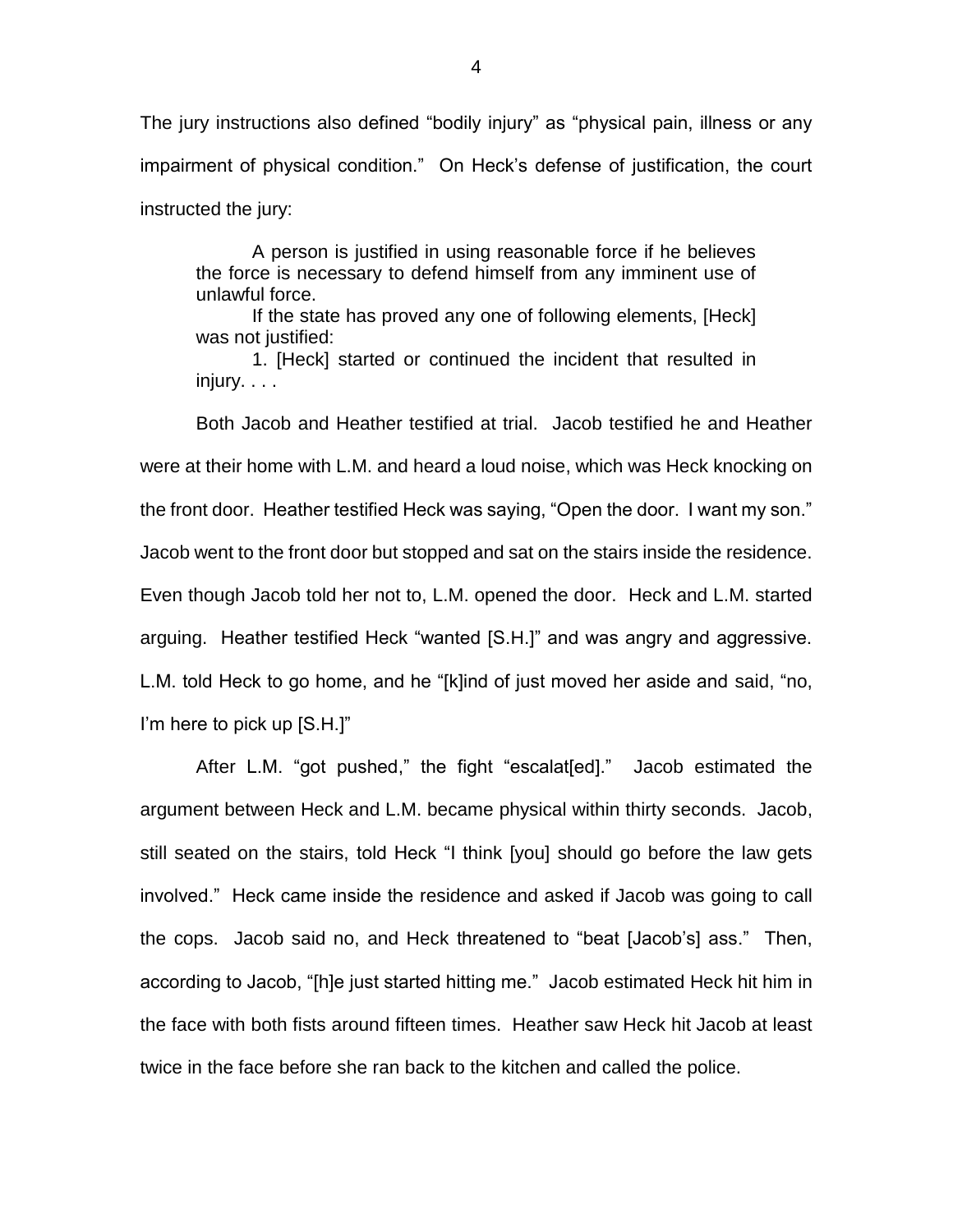During the altercation, L.M. intervened and tried to get Heck to stop hitting Jacob. She was briefly knocked unconscious and fell to the floor. Once Heck realized this, he stopped hitting Jacob. Jacob then picked up a crowbar and told Heck to leave. They struggled over the crowbar but Heck left after Heather called police. At the hospital, Jacob was treated for a broken nose and deviated septum. At trial, Jacob admitted that at first he was reluctant to assist the police and considered the incident a family matter. Heather also testified she did not want to get Heck in trouble.

Despite their initial reluctance to press charges against Heck, Jacob and Heather's trial testimony provides substantial evidence that Heck committed an assault causing bodily injury against Jacob. He punched Jacob repeatedly and hard enough to break his nose. Even in the argument beforehand, Heck threatened Jacob with painful or injurious contact stating he would "beat [his] ass." Heck had the apparent ability to do so, having pushed his way past L.M. into Jacob's apartment. Based upon the evidence at trial, a reasonable juror would find the State proved Heck committed an assault causing Jacob bodily injury.

As to the justification defense, Heck suggests Jacob threatened him with the crowbar over which they tussled. But Jacob's uncontroverted testimony is that only after Heck had punched him in the face numerous times did Jacob grab the crowbar. Heck points out no evidence to the contrary. Evidence in the record does not show that Heck was defending himself from any imminent use of unlawful force by L.M. or Jacob. The jury was instructed on Heck's justification defense and by its verdict, rejected it. We find substantial evidence supports the jury's verdict.

5